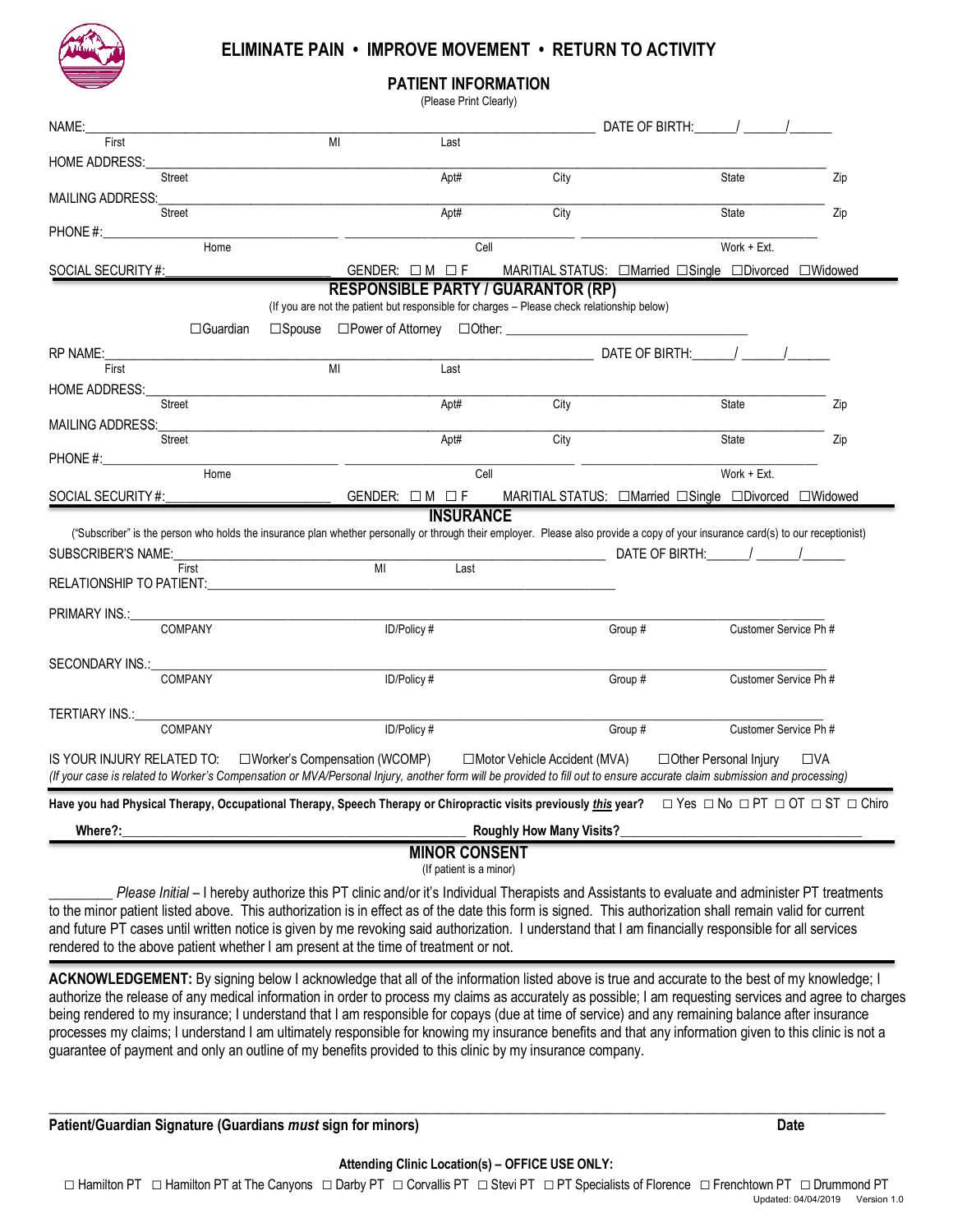|--|

|  |  | <b>Circle Yes or No</b> |
|--|--|-------------------------|
|--|--|-------------------------|

## **Have you or any immediate family member ever been told you have . . .**

| <b>SELF   FAMILY</b> |  |
|----------------------|--|
|                      |  |
|                      |  |
|                      |  |
|                      |  |
|                      |  |
|                      |  |
|                      |  |
|                      |  |
|                      |  |
|                      |  |

## **In the past 3 months have you had or do experience:**

| A change in your health?Yes No              |  |
|---------------------------------------------|--|
|                                             |  |
|                                             |  |
| Unexplained weight change?  Yes  No         |  |
|                                             |  |
|                                             |  |
|                                             |  |
| Changes in bowel/bladder function?  Yes  No |  |
|                                             |  |
|                                             |  |
| Upper respiratory infection?  Yes No        |  |
|                                             |  |
|                                             |  |

### **Please rate your pain over the last 24 hours 0 being no pain, 10 being the worst pain you've ever experienced.**

Circle your answer… 0 1 2 3 4 5 6 7 8 9 10



**Attending Clinic Location(s) – OFFICE USE ONLY:**

Name:\_\_\_\_\_\_\_\_\_\_\_\_\_\_\_\_\_\_\_\_\_\_\_\_\_\_\_\_\_\_\_\_\_\_\_\_\_\_\_\_\_\_\_ Date of Birth:\_\_\_\_\_\_\_\_\_\_\_\_\_\_\_\_ Date:\_\_\_\_\_\_\_\_\_\_\_\_\_\_\_\_\_\_\_\_\_\_\_ **Do you have any allergies to medications**?

Yes...........No

 $List$ 

\_\_\_\_\_\_\_\_\_\_\_\_\_\_\_\_\_\_\_\_\_\_\_\_\_\_\_\_\_\_\_\_\_\_\_\_\_\_\_

List previous surgeries and dates. \_\_\_\_\_\_\_\_\_\_\_\_\_\_\_\_\_\_\_\_\_\_\_\_\_\_\_\_\_\_\_\_\_\_\_\_\_\_\_\_\_\_\_\_\_\_

List medications you are currently using: \_\_\_\_\_\_\_\_\_\_\_\_\_\_\_\_\_\_\_\_\_\_\_\_\_\_\_\_\_\_\_\_\_\_\_\_\_\_\_\_\_\_\_\_\_\_

## **Do you have a history of:**

| Allergies/asthma? Yes  No                                   |  |
|-------------------------------------------------------------|--|
|                                                             |  |
|                                                             |  |
| Kidney disease?  Yes  No                                    |  |
| Rheumatic fever?  Yes  No                                   |  |
|                                                             |  |
| Sexually transmitted disease?  Yes  No                      |  |
|                                                             |  |
| Do you have a pacemaker?  Yes  No                           |  |
| Do you have any metal in your body?  Yes  No<br>Where? ____ |  |

\_\_\_\_\_\_\_\_\_\_\_\_\_\_\_\_\_\_\_\_\_\_\_\_\_\_\_\_\_\_\_\_\_\_\_\_\_\_\_\_\_\_\_\_\_\_\_

\_\_\_\_\_\_\_\_\_\_\_\_\_\_\_\_\_\_\_\_\_\_\_\_\_\_\_\_\_\_\_\_\_\_\_\_\_\_\_\_\_\_\_\_\_\_

\_\_\_\_\_\_\_\_\_\_\_\_\_\_\_\_\_\_\_\_\_\_\_\_\_\_\_\_\_\_\_\_\_\_\_\_\_\_\_\_\_\_\_\_\_\_

### **Are you currently:**

### **Are your symptoms: (check one)**

□Getting worse □The same: how long? □**Improving** 

## **How are you able to sleep at night? (check one)** □Fine □Moderate difficulty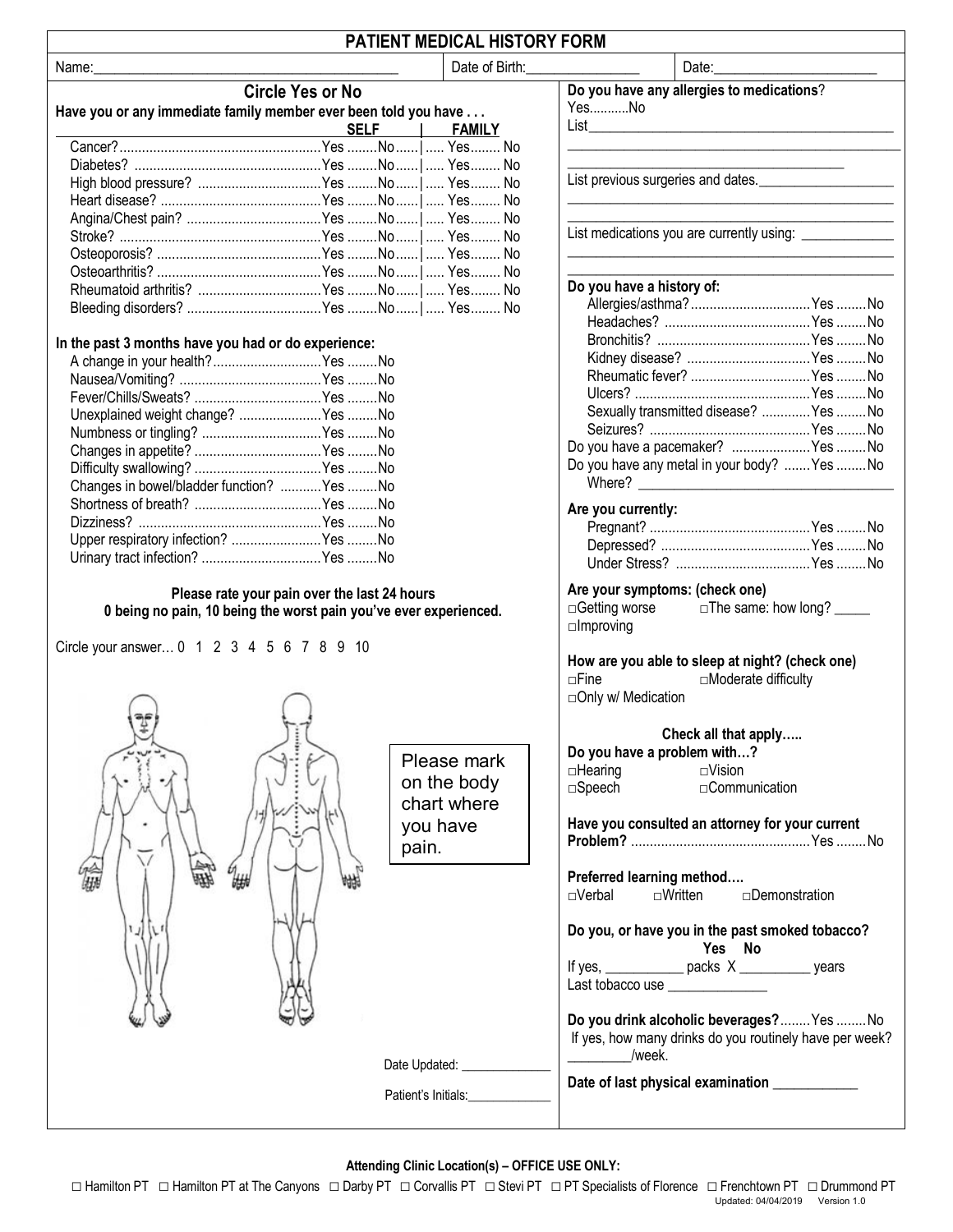

### **Patient Name:**

Thank you for choosing us as your physical therapy provider! We are committed to providing you with quality and affordable health care. Please read our clinic policies below and ask us any questions you may have, and sign in the space provided. A copy will be provided to you upon request.

- 1. **Insurance:** We participate in most insurance plans, including Medicare. If you are not insured by a plan we do business with, but don't have an up-to-date insurance card, payment in full for each visit is required until we can verify your coverage. Knowing your insurance benefits is your responsibility. It is also your responsibility to know whether or not pre-authorization is required. Please contact your insurance company with any questions you may have regarding your coverage.
- 2. **Self Pay, Copays, and Deductibles:** All copays and deductibles must be paid at the time of service or in advance. This arrangement is part of your contract with your insurance company. Failure on our part to collect copays and deductibles from patients can be considered fraud. Please help us in upholding the law by paying your copay at each visit. If you have no insurance, we do expect payment at the time of service unless you have made other arrangements with our billing department. For minor patients, the parent, relative, or other individual, escorting the patient is responsible for any payments due at the time of service and for the balance remaining after insurance has processed your claim.
- 3. **Non-covered Service:** Please be aware that some and perhaps all of the services you receive may be noncovered or not considered reasonable or necessary by Medicare of other insurers. You must pay for these services in full at the time of service.
- 4. **Proof of Insurance:** All patients must complete our patient information form before seeing a therapist. We must obtain a copy of your current insurance card to provide proof of insurance. If you fail to provide us with the correct insurance information in a timely manner, you may be responsible for the charges you incur.
- 5. **Claims Submission:** The PT Clinic will attempt to obtain payment from your insurance carrier, worker's compensation plan, or motor vehicle insurance. It is our policy to complete an initial claim form and submit it to your carrier. We will assist you in any way we reasonably can to help get your claims paid. Your insurance company may need you to supply certain information directly. It is your responsibility to comply with their request. Your insurance benefit is a contract between you and your insurance company; we are not party to that contract. Please be aware that the balance of your claim is your responsibility whether or not your insurance company pays your claim. If monthly payments are required, please speak with our billing department.
- 6. **Coverage Changes:** If your insurance changes, please notify us prior to your next visit so we can make the appropriate changes to help you receive your maximum benefits.
- 7. **Nonpayment:** I understand that I am personally responsible for paying all collection fees associated with my account, including reasonable attorney fees and reasonable collection agency fees. I understand that in the event my account is turned over to a third party collection agency, a collection fee in the amount of up to 50% of my total account balance will be added to my balance and that I am responsible for paying my total account balance plus the collection fee.
- 8. **Non-Sufficient Funds Checks:** Our policy is to attempt to secure funds from all checks written. If they fail on the first attempt, our bank will automatically send your check through a second time. If it is returned to us we charge a \$30.00 fee. The check would need to be covered by cash, credit card, or money order within 5 business days of our notice or it may be presented to our collection agency.
- 9. **Authorization and Assignment of Benefits:** By signing below I hereby assign, transfer, and set over to the PT Clinic and/or its individual therapists, all of my rights, title, and interest to my medical reimbursement benefits under my insurance policy. I authorize the release of any medical information required to determine these benefits. This authorization shall remain valid until written notice is given by me revoking said authorization. I understand that I am financially responsible for all charges whether or not they are covered by insurance.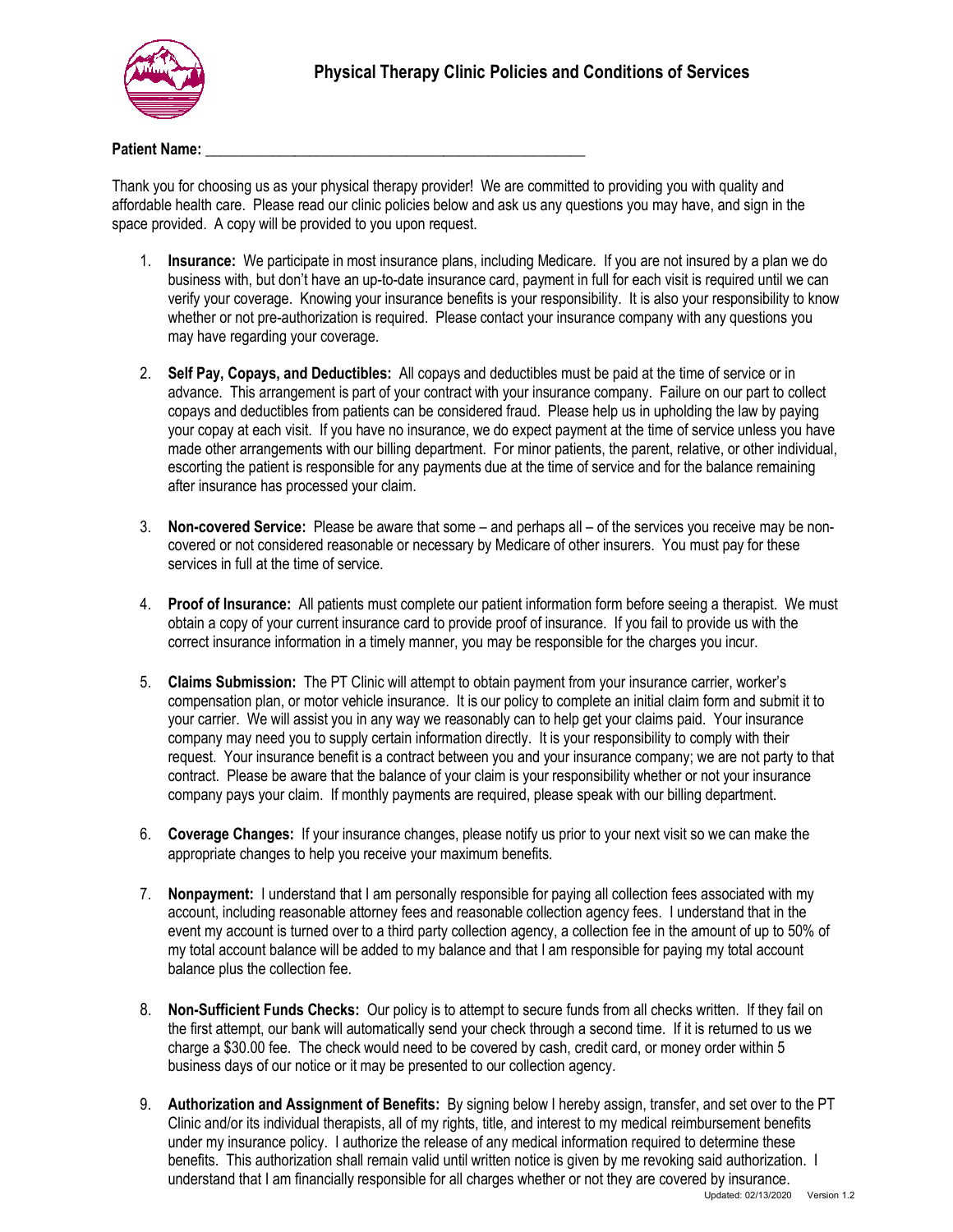**Attending Clinic Location(s) – OFFICE USE ONLY:** □ Hamilton PT □ Hamilton PT at The Canyons □ Darby PT □ Corvallis PT □ Stevi PT □ PT Specialists of Florence □ Frenchtown PT □ Drummond PT

- 10. **High Deductibles:** Patients who have a deductible of \$1,000.00 or more are asked to pay \$100.00 at each physical therapy visit. This payment will be applied toward charges for each date of service. Please note that the patient responsibility for each visit will be determined by benefits of your insurance plan and will exceed \$100.00. A statement for the remaining account balance will be sent at the beginning of each month. Please discuss your care with your physical therapist. For available options regarding your account please contact our Billing Department for assistance.
- 11. **Cancellation / No-Show Policy:** Our goal is to provide patients with an excellent therapy experience. We strive to provide the best possible care available. To better serve our patients, our cancellation / no-show policy will be left up to our individual treating therapist's discretion.

*Our practice is committed to providing the best treatment to our patients. Our prices are representative of the usual and customary charges for our area. Thank you for reviewing our payment policy. Please let us know if you have any questions or concerns.*

**I have read and understand these clinic policies, including the Notice of Privacy Practices and the Assignment of Benefits, and agree to abide by its terms. I also understand that these policies can change at any time, for any reason without notice.:**

**\_\_\_\_\_\_\_\_\_\_\_\_\_\_\_\_\_\_\_\_\_\_\_\_\_\_\_\_\_\_\_\_\_\_\_\_\_\_\_\_\_\_\_\_\_\_\_\_\_\_\_\_\_\_\_\_\_\_\_\_\_\_ \_\_\_\_\_\_\_\_\_\_\_\_\_\_\_\_\_\_ Signature of Patient or Responsible Party Community Community Community Community Community Community Community** 

# **\*PATIENTS WITHOUT INSURANCE\***

**Self/Direct-Pay:** By signing below I state that I or the minor patient *DO NOT* have health insurance and will be responsible for services rendered here at Hamilton Physical Therapy, P.C. I agree to pay the clinic in which I attend Physical Therapy the full and entire amount of treatment given to me or to the above-named patient at each visit.

**\_\_\_\_\_\_\_\_\_\_\_\_\_\_\_\_\_\_\_\_\_\_\_\_\_\_\_\_\_\_\_\_\_\_\_\_\_\_\_\_\_\_\_\_\_\_\_\_\_\_\_\_\_\_\_\_\_\_\_\_\_\_ \_\_\_\_\_\_\_\_\_\_\_\_\_\_\_\_\_\_ Signature of Patient or Responsible Party Community Community Community Community Community Community Community**